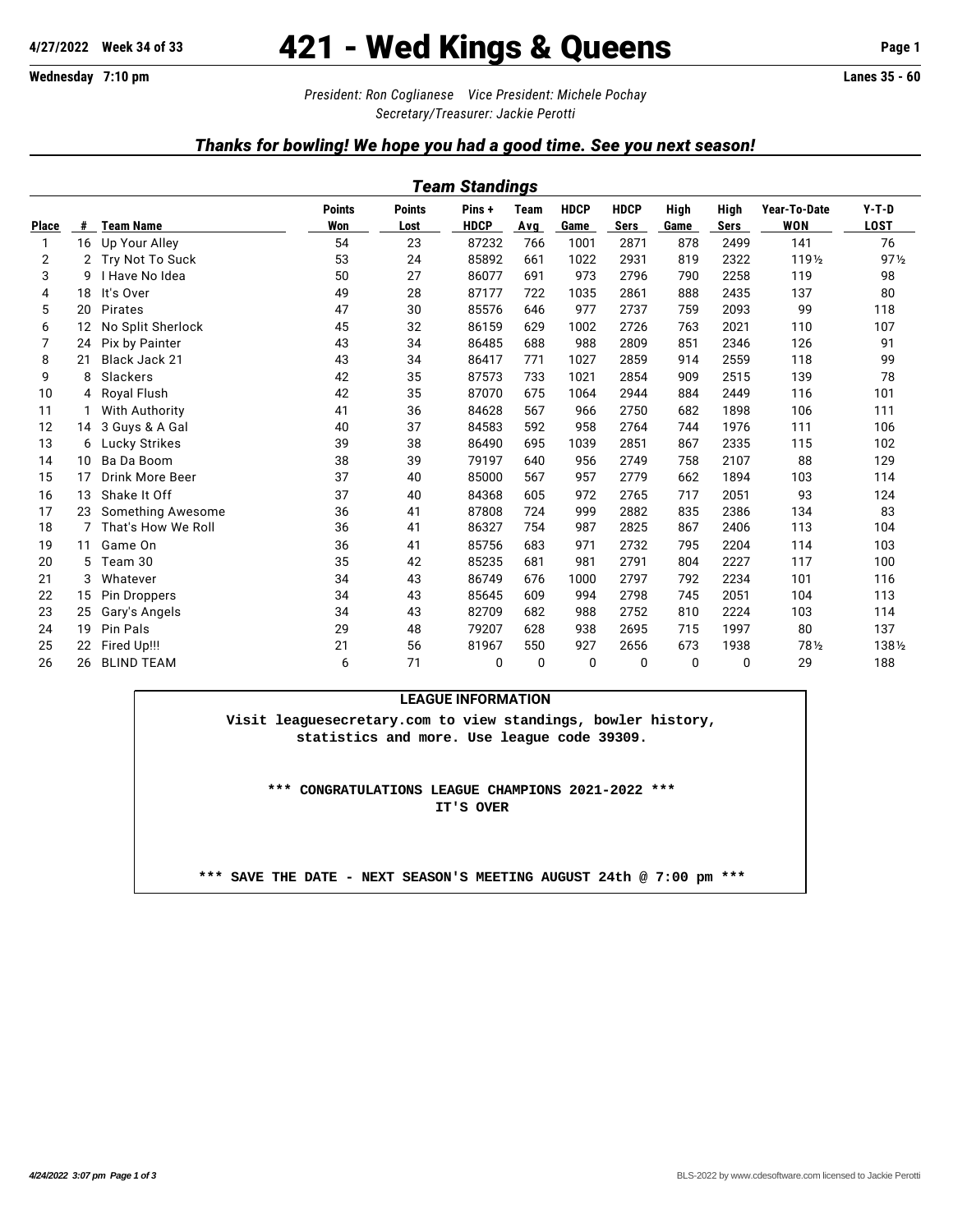# **4/27/2022 Week 34 of 33** 421 - Wed Kings & Queens **Page 2**

### **Wednesday 7:10 pm Lanes 35 - 60**

### *Team Rosters*

|                                                                                                      |                          |              |                          |                |                  |                                     |            |                     |                     |                   |                 | , vuin nvoiviv                                          |            |                    |                                 |          |                                 |               |            |                     |                     |              |                     |
|------------------------------------------------------------------------------------------------------|--------------------------|--------------|--------------------------|----------------|------------------|-------------------------------------|------------|---------------------|---------------------|-------------------|-----------------|---------------------------------------------------------|------------|--------------------|---------------------------------|----------|---------------------------------|---------------|------------|---------------------|---------------------|--------------|---------------------|
| Name                                                                                                 | Avg HDCP                 |              | Pins Gms                 |                |                  | $-1$ $-2$ $-3$                      |            | <b>HDCP</b><br>Game | <b>HDCP</b><br>Sers | High<br>Game Sers | High            | Name                                                    | Avg HDCP   |                    | <b>Pins Gms</b>                 |          |                                 | $-1 - 2 - 3$  |            | <b>HDCP</b><br>Game | <b>HDCP</b><br>Sers | High<br>Game | <u>High</u><br>Sers |
| <b>1 - With Authority</b> Lane 41 HDCP=280 Avg=567                                                   |                          |              |                          |                |                  |                                     |            |                     |                     |                   |                 | 2 - Try Not To Suck Lane 35 HDCP=195 Avg=661            |            |                    |                                 |          |                                 |               |            |                     |                     |              |                     |
| Janet Campeotto                                                                                      | 150                      | 63           | 14936                    |                | 99 152           | 151 165                             |            | 261                 | 728                 | 192               | 530             | Marie McCarthy                                          | 132        | 79                 | 12282                           |          | 93 151                          | 98            | 159        | 262                 | 701                 | 177          | 455                 |
| Sue Valene                                                                                           | 76                       | 129          | 6904                     | 90             | 45               | 61                                  | 71         | 242                 | 672                 | 113               | 288             | Mark Parzgnat                                           | 155        | 58                 | 14893                           | 96       | 121                             | 168           | 179        | 299                 | 744                 | 234          | 561                 |
| Jennifer Campeotto                                                                                   | 174                      | 41           | 17250                    | 99             | 141              | 186                                 | 173        | 287                 | 750                 | 248               | 633             | Jan Parzgnat                                            | 168        | 46                 | 16201                           | 96       | 191 233                         |               | 147        | 279                 | 722                 | 233          | 575                 |
| Jerry Kandula                                                                                        | 167                      | 47           | 16570                    | 99             | 192              | 148                                 | 178        | 272                 | 729                 | 228               | 585             | James Drugas                                            | 206        | 12                 | 19036                           |          | 92 a196 a196 a196               |               |            | 302                 | 808                 | 289          | 769                 |
| 3 - Whatever                                                                                         | Lane 52 HDCP=181         |              |                          |                | Avg= $676$       |                                     |            |                     |                     |                   |                 | 4 - Royal Flush                                         |            |                    | Lane 44 HDCP=183 Avg=675        |          |                                 |               |            |                     |                     |              |                     |
| Kathy Hoots                                                                                          | 118                      | 91           | 11763                    | 99             | 167              | 124 125                             |            | 278                 | 778                 | 185               | 499             | Andre Woodson                                           | 172        | 43                 | 16522                           | 96       | 159                             | 172           | - 172      | 290                 | 760                 | 244          | 622                 |
| Neil Hoots Jr                                                                                        | 158                      | 55           | 14733                    | 93             | 156              | 181                                 | 181        | 273                 | 717                 | 226               | 543             | Chanel George                                           | 149        | 63                 | 12112                           | 81       | 116                             | 163           | 169        | 266                 | 702                 | 203          | 513                 |
| Andy Harvey                                                                                          | 191                      | 26           | 18966                    | 99             | 209              | 244                                 | 172        | 294                 | 776                 | 267               | 695             | Gwen Houston                                            | 163        | 51                 | 3929                            | 24       |                                 |               |            | 279                 | 719                 | 224          | 554                 |
| Neil E. Hoots III<br>Michelle Hoots                                                                  | 209<br>bk203             | 9<br>15      | 20704<br>$\Omega$        | 99<br>$\Omega$ | 207              | 233 235                             |            | 305                 | 782                 | 279<br>0          | 714<br>$\Omega$ | Wayne Hatch<br>Emmett E. Farrister Jr                   | 191<br>207 | 26<br>11           | 16685<br>14911                  | 72       | 87 166 276<br>246               | 234           | 234<br>216 | 303<br>326          | 797<br>805          | 276<br>300   | 691<br>727          |
| 5 - Team 30                                                                                          | Lane 49                  |              | $HDCP=177$               |                | Avg= $681$       |                                     |            |                     |                     |                   |                 | 6 - Lucky Strikes                                       | Lane 40    |                    | HDCP=165 Avg=695                |          |                                 |               |            |                     |                     |              |                     |
| Keith Carlson                                                                                        | 184                      | 32           | 15477                    |                | 84 210           |                                     | 173 172    | 283                 | 766                 | 248               | 661             | Carol Kay                                               | 165        | 49                 | 16384                           | 99       | 192 170                         |               | 139        | 264                 | 752                 | 211          | 593                 |
| Frank Danish                                                                                         | 166                      | 48           | 16031                    | 96             | 151              | 163                                 | 133        | 283                 | 739                 | 233               | 595             | <b>Tim Stevens</b>                                      | 175        | 40                 | 6317                            | 36       | 167                             | 157           | 218        | 287                 | 726                 | 244          | 597                 |
| Paul Kroll                                                                                           | 166<br>165               | 48<br>49     | 15974<br>6938            | 96<br>42       | 168<br>131       | 147<br>148                          | 186<br>132 | 292<br>262          | 801<br>702          | 242<br>212        | 651<br>552      | Linda Holmes                                            | 165<br>190 | 49<br>27           | 15368<br>18820                  | 93<br>99 | 185<br>215                      | 190<br>193    | 205<br>277 | 278<br>305          | 758<br>769          | 224<br>277   | 596<br>685          |
| Mike Boucher<br>Alan Vujica                                                                          | 178                      | 37           | 5879                     | 33             |                  |                                     |            | 272                 | 687                 | 245               | 623             | Tom Kay<br>Mike Zizzi                                   | 161        | 53                 | 966                             | 6        |                                 |               |            |                     |                     | 190          | 489                 |
| <b>7 - That's How We Roll</b> Lane 42 HDCP=113 Avg=754<br>8 - Slackers<br>Lane 46 HDCP=130 $Avg=733$ |                          |              |                          |                |                  |                                     |            |                     |                     |                   |                 |                                                         |            |                    |                                 |          |                                 |               |            |                     |                     |              |                     |
|                                                                                                      |                          |              |                          |                |                  |                                     |            |                     |                     |                   |                 |                                                         |            |                    |                                 |          |                                 |               |            |                     |                     |              |                     |
| Leigh McConnell<br><b>Brandon McConnel</b>                                                           | 181<br>170               | 35<br>45     | 16330<br>15354           | 90             | 90 190<br>187    | 136<br>125                          | 157<br>174 | 310<br>298          | 768<br>764          | 267<br>244        | 652<br>607      | Jackie Perotti<br>Kelly Kay                             | 183<br>186 | 33<br>30           | 17629<br>15110                  | 96<br>81 | 147<br>138                      | 193<br>205    | 174<br>164 | 288<br>296          | 787<br>790          | 252<br>259   | 679<br>697          |
| <b>Bob Alanis</b>                                                                                    | 193                      | 24           | 17454                    | 90             | 219              |                                     | 213 170    | 295                 | 761                 | 268               | 674             | Chris Domanski                                          | 158        | 55                 | 10445                           | 66       | 157                             | 146           | 159        | 270                 | 751                 | 205          | 562                 |
| Ron Coglianese                                                                                       | 210                      | 9            | 17047                    |                |                  | 81 a200 a200 a200                   |            | 284                 | 770                 | 268               | 722             | Andy Domanski                                           | 206        | 12                 | 19166                           | 93       | 189                             | 212           | 163        | 280                 | 777                 | 268          | 741                 |
| Anthony Coglianese                                                                                   | 125                      | 85           | 1125                     | 9              |                  |                                     |            |                     |                     | 158               | 402             | <b>Nestor Malab</b>                                     | 228        | $\Omega$           | 11663                           | 51       |                                 |               |            | 299                 | 784                 | 299          | 784                 |
| <b>9 - I Have No Idea</b> Lane 50 HDCP=168 Avg=691                                                   |                          |              |                          |                |                  |                                     |            |                     |                     |                   |                 | 10 - Ba Da Boom                                         |            |                    | Lane 57 HDCP=214 Avg=640        |          |                                 |               |            |                     |                     |              |                     |
| Mike Knudtson                                                                                        | 204                      | 14           | 20250                    |                | 99 245           | 167                                 | 216        | 283                 | 727                 | 265               | 679             | Jim Boettger                                            | 166        | 48                 | 12010                           | 72       | 153                             | 135           | 139        | 284                 | 719                 | 254          | 578                 |
| Sean Knudtson                                                                                        | 166                      | 48           | 15945                    |                | 96 123           | 151                                 | 161        | 288                 | 791                 | 236               | 635             | <b>Beth Ciner</b>                                       | 132        | 79                 | 9925                            | 75       | 109                             | 140           | 144        | 283                 | 714                 | 203          | 474                 |
| Lindsay Abdallah                                                                                     | 128                      | 82           | 11959                    | 93             | 121              | 133                                 | 164        | 250                 | 695                 | 171               | 452             | Tony Stajszczak                                         | 176        | 39                 | 16416                           | 93       | 192 197                         |               | 169        | 265                 | 749                 | 226          | 632                 |
| Mike Woodrum                                                                                         | 193                      | 24           | 18618                    | 96             | 215              | 180                                 | 153        | 275                 | 767                 | 248               | 692             | <b>Claudine Boettger</b>                                | 166        | 48                 | 11458                           | 69       | 152                             | 183           | 150        | 275                 | 766                 | 223          | 619                 |
| 11 - Game On                                                                                         |                          |              | Lane 37 HDCP=175 Avg=683 |                |                  |                                     |            |                     |                     |                   |                 | 12 - No Split Sherlock                                  |            |                    | Lane 38 HDCP=224 Avg=629        |          |                                 |               |            |                     |                     |              |                     |
| Barbara Zecchin                                                                                      | 136                      | 75           | 13471                    | 99             | 127              | 115 108                             |            | 263                 | 703                 | 184               | 470             | Patti Ortiz                                             | 151        | 62                 | 15021                           | 99       | 124                             | 170           | 162        | 304                 | 730                 | 232          | 541                 |
| Bruno Zecchin                                                                                        | 168                      | 46           | 14685                    | 87             | 161              | 171                                 | 171        | 261                 | 695                 | 216               | 560             | Ernest de Rama                                          | 156        | 57                 | 14056                           | 90       | 159                             | 202           | 224        | 285                 | 787                 | 224          | 585                 |
| Jim Parenti<br>Matt Cimino                                                                           | 187<br>192               | 29<br>25     | 18557<br>17338           | 99             | 179<br>90 158    | 166<br>181                          | 166<br>224 | 310<br>288          | 786<br>739          | 277<br>255        | 687<br>661      | Kate de Rama<br>Dave Oritz                              | 144<br>178 | 68<br>37           | 11721<br>17695                  | 81<br>99 | 153<br>168                      | 174<br>125    | 124<br>128 | 292<br>294          | 687<br>750          | 223<br>248   | 483<br>633          |
| 13 - Shake It Off Lane 56 HDCP=245 Avg=605                                                           |                          |              |                          |                |                  |                                     |            |                     |                     |                   |                 |                                                         |            |                    |                                 |          |                                 |               |            |                     |                     |              |                     |
|                                                                                                      |                          |              |                          |                |                  |                                     |            |                     |                     |                   |                 | <b>14 - 3 Guys &amp; A Gal</b> Lane 36 HDCP=258 Avg=592 |            |                    |                                 |          |                                 |               |            |                     |                     |              |                     |
| Jenn Tucker<br>Sue Jablonski                                                                         | 139<br>144               | 72<br>68     | 9199<br>11675            | 66<br>81       | 106              | 140 a129<br>155 a134 a134           |            | 258<br>262          | 691<br>721          | 185<br>190        | 474<br>505      | Anna Lucente<br>Tom Lucente                             | 121<br>157 | 89<br>56           | 11338<br>15130                  | 93<br>96 | 135<br>162                      | 124<br>135    | 138<br>162 | 251<br>257          | 720<br>716          | 162<br>211   | 432<br>548          |
| Sandy Neuberg                                                                                        | 159                      | 54           | 9425                     | 59             | 176              | 189 a148                            |            | 287                 | 759                 | 215               | 576             | Alphonzo Bullock                                        | 162        | 52                 | 15946                           | 98       | 119                             | 116           | 201        | 279                 | 743                 | 234          | 584                 |
| John Jablonski                                                                                       | 163                      | 51           | 7857                     | 48             |                  |                                     |            | 271                 | 718                 | 217               | 550             | <b>Fred Sass</b>                                        | 152        | 61                 | 13265                           | 87       | 165                             | 121           | 126        | 281                 | 695                 | 220          | 505                 |
| Michele Pochay                                                                                       | 172                      | 43           | 9854                     | 57             | 158              | 177 157                             |            | 279                 | 753                 | 234               | 618             | Donny Campo Jr.                                         | 214        | 5                  | 2574                            | 12       |                                 |               |            | 209                 | 587                 | 279          | 676                 |
| Kim McCormick                                                                                        | 121                      | 89           | 5849                     | 48             |                  |                                     |            | 262                 | 691                 | 172               | 421             |                                                         |            |                    |                                 |          |                                 |               |            |                     |                     |              |                     |
| 15 - Pin Droppers Lane 59 HDCP=242 Avg=609                                                           |                          |              |                          |                |                  |                                     |            |                     |                     |                   |                 | <b>16 - Up Your Alley</b> Lane 47 HDCP=101 Avg=766      |            |                    |                                 |          |                                 |               |            |                     |                     |              |                     |
| Madeline Wasel 144 68 11744 81 195 176 128                                                           |                          |              |                          |                |                  |                                     |            | 273                 | 706                 | 203 499           |                 | Tim Engbers                                             |            |                    | 193 24 16829 87 222 208 214 301 |          |                                 |               |            |                     | 829                 |              | 275 715             |
| Renee Matijevich                                                                                     | 123                      | 87           | 11456                    |                | 93 131           | 111                                 | 106        | 257                 | 722                 | 168               | 452             | Mary Schleinzer                                         | 173        | 42                 | 15053                           | 87       | 168                             | 178           | 177        | 265                 | 695                 | 222          | 563                 |
| Tami Gonzalez<br>Carl Pomilia                                                                        | 143<br>199               | 69<br>18     | 14252<br>17391           | 99<br>87       | 140<br>225       | 160<br>233 228                      | 160        | 268<br>304          | 727<br>788          | 189<br>279        | 511<br>699      | Jean Schrilla<br>Dave Woldman                           | 182<br>218 | 34<br>$\mathbf{1}$ | 17481<br>20286                  | 96<br>93 | 189<br>244                      | 168<br>266    | 177<br>246 | 277<br>283          | 771<br>785          | 243<br>278   | 642<br>770          |
| Frank Isadore                                                                                        | 176                      | 39           | 3172                     | 18             |                  |                                     |            | 289                 | 732                 | 248               | 591             | Jason Chagdes                                           | 184        | 32                 | 2217                            | 12       |                                 |               |            | 209                 | 617                 |              | 214 605             |
|                                                                                                      |                          |              |                          |                |                  |                                     |            |                     |                     |                   |                 |                                                         |            |                    |                                 |          |                                 |               |            |                     |                     |              |                     |
| 17 - Drink More Beer                                                                                 |                          |              | Lane 51 HDCP=280 Avg=567 |                |                  |                                     |            |                     |                     |                   |                 | 18 - It's Over                                          |            |                    | Lane 45 HDCP=140 Avg=722        |          |                                 |               |            |                     |                     |              |                     |
| Joyce Schmitt<br>Linda Feigh                                                                         | 137<br>131               | 74<br>80     | 11989<br>12589           |                | 96 103           | 87 169 121 135<br>151               | 130        | 266<br>263          | 731<br>719          | 183<br>182        | 503<br>470      | Matt Moll<br><b>Brandy Phelan</b>                       | 180<br>154 | 36<br>59           | 17367<br>13418                  | 87       | 96 217 200<br>139               | 142           | 203<br>194 | 306<br>300          | 796<br>738          | 266<br>240   | 685<br>554          |
| Polly Jones                                                                                          | 138                      | 73           | 13328                    |                | 96 117           | 119 163                             |            | 289                 | 719                 | 214               | 488             | Karl Peterson                                           | 189        | 27                 | 15950                           | 84       | 208                             | 192           | 136        | 296                 | 815                 | 268          | 722                 |
| Joe Barnes                                                                                           | 161                      | 53           | 15456                    | 96             | 200              | 162 164                             |            | 288                 | 748                 | 228               | 577             | <b>Wayne Stone</b>                                      | 199        | 18                 | 19778                           | 99       |                                 | 233 279       | 118        | 298                 | 793                 | 279          | 736                 |
| Rose Sears                                                                                           | $\mathbf{0}$             | $\mathbf{0}$ | $\Omega$                 | $\mathbf 0$    |                  |                                     |            |                     |                     | $\mathbf 0$       | 0               |                                                         |            |                    |                                 |          |                                 |               |            |                     |                     |              |                     |
| 19 - Pin Pals                                                                                        | Lane 60 HDCP=225 Avg=628 |              |                          |                |                  |                                     |            |                     |                     |                   |                 | 20 - Pirates Lane 55 HDCP=209 Avg=646                   |            |                    |                                 |          |                                 |               |            |                     |                     |              |                     |
| John Merlak                                                                                          | 177                      | 38           | 15479                    |                |                  | 87 194 136 133                      |            | 296                 | 779                 | 255               | 626             | VACANT                                                  | 160        | 54                 | 0                               |          | 0 v160 v160 v160                |               |            |                     |                     | 0            | 0                   |
| Ashley Merlak                                                                                        | 120                      | 90<br>73     | 10398                    | 86             | 98               | 154 135                             |            | 263<br>249          | 725<br>669          | 178<br>194        | 455<br>481      | <b>Brian Lighthall</b>                                  | 192        | 25<br>83           | 18477<br>12244                  | 96<br>96 | 190                             | 202           | 213        | 310<br>267          | 780                 | 278          | 684<br>460          |
| Samantha Botica<br>Matt Botica                                                                       | 138<br>193               | 24           | 10824<br>12177           |                |                  | 78 107 174 117<br>63 a183 a183 a183 |            | 289                 | 797                 | 256               | 698             | Marie Younis<br>Dennis Robertson                        | 127<br>167 | 47                 | 15098                           | 90       | 101                             | 90<br>160 179 | 132<br>161 | 281                 | 706<br>737          | 185<br>229   | 584                 |
|                                                                                                      |                          |              |                          |                |                  |                                     |            |                     |                     |                   |                 | Dorothy Reczkowicz                                      | 127        | 83                 | 5342                            | 42       |                                 |               |            | 247                 | 677                 | 160          | 421                 |
| 21 - Black Jack 21 Lane 39 HDCP=97 Avg=771                                                           |                          |              |                          |                |                  |                                     |            |                     |                     |                   |                 | 22 - Fired Up!!!                                        |            |                    | Lane 54 HDCP=296 Avg=550        |          |                                 |               |            |                     |                     |              |                     |
| Jacci Lozada                                                                                         | 157                      | 56           | 13693                    |                |                  | 87 149 157 146                      |            | 274                 | 755                 | 215               | 572             | <b>Bob Moore</b>                                        | 115        | 94                 | 9390                            |          | 81 146 118                      |               | 132        | 251                 | 722                 | 157          | 440                 |
| Craig Ortiz                                                                                          | 200                      | 18           | 19829                    |                |                  | 99 182 182 179                      |            | 300                 | 755                 | 279               | 692             | Sara Smits                                              | 132        | 79                 | 12341                           |          | 93 126                          | 87            | 142        | 256                 | 708                 | 177          | 465                 |
| Johnny Lozada<br>Tony Jacques                                                                        | 204<br>210               | 14<br>9      | 20018<br>18964           |                | 98 178<br>90 188 | 224<br>192 246                      | 257        | 282<br>279          | 779<br>739          | 268<br>269        | 731<br>709      | Renee Regula<br>Mikey Lawrence                          | 162<br>141 | 52<br>71           | 14159<br>11485                  |          | 87 171 185<br>81 a131 a131 a131 |               | 167        | 278<br>285          | 750<br>740          | 224<br>213   | 566<br>524          |
|                                                                                                      |                          |              |                          |                |                  |                                     |            |                     |                     |                   |                 | Ron Regula                                              | 214        | 5                  | 1288                            | 6        |                                 |               |            |                     |                     |              | 244 646             |

Ron Regula 214 5 1288 6